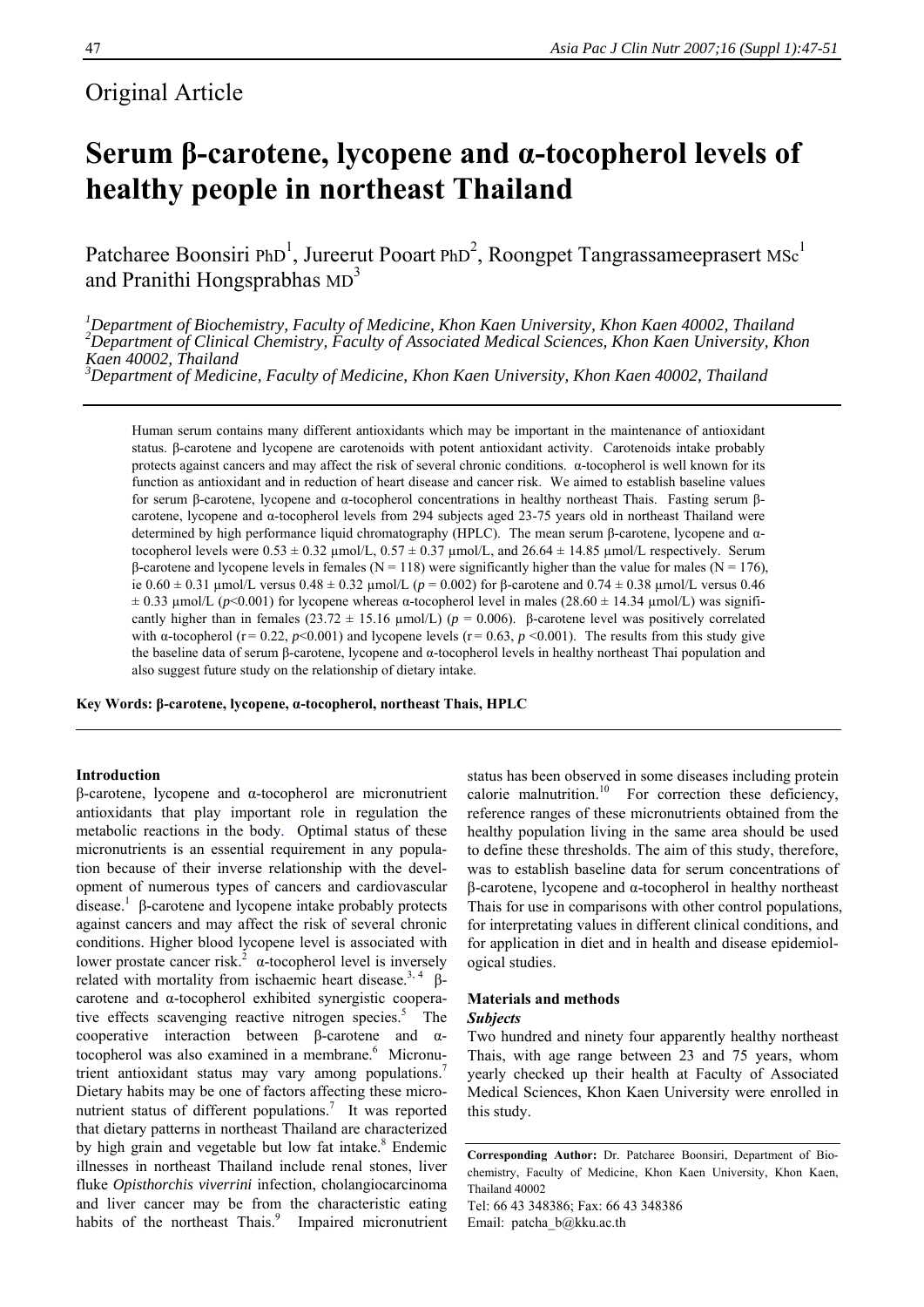**Table 1.** Background information of the studied population.

| Characteristics                              | Male ( $N = 176$ )         | Female ( $N = 118$ ) | $p$ -value |
|----------------------------------------------|----------------------------|----------------------|------------|
|                                              | Median $(95\% \text{ CI})$ | Median $(95\%$ CI    |            |
| Age (year)                                   | 46 (44.77 - 47.03)         | 44 (42.41-44.64)     | 0.003      |
| Weight (kg)                                  | $64(62.32 - 65.90)$        | 53 (54.61-59.20)     | < 0.001    |
| Glucose $(mg/dL)$                            | 91 (89.38-92.27)           | 86 (85.36-88.55)     | 0.001      |
| Blood urea nitrogen (mg/dL)                  | $12(11.49-12.35)$          | $10(10.22 - 11.27)$  | 0.001      |
| Creatinine $(mg/dL)$                         | $1.10(1.03-1.09)$          | $0.80(0.79-0.85)$    | < 0.001    |
| Uric acid $(mg/dL)$                          | $5.80(5.48-5.89)$          | $4.00(3.99-4.46)$    | < 0.001    |
| Total cholesterol (mg/dL)                    | $117(169-175)$             | $172(68-175)$        | 0.755      |
| High-density lipoprotein-cholesterol (mg/dL) | 42 (43.35-46.69)           | 45 (46.62-51.28)     | 0.002      |
| Low-density lipoprotein-cholesterol (mg/dL)  | 108 (98.80-106.17)         | $105(100.01-107.12)$ | 0.662      |
| Triglycerides (mg/dL)                        | 107 (104.73-118.87)        | 81 (78.11-93.12)     | < 0.001    |
| Alanine aminotransferase (unit/L)            | 23 (21.16-23.77)           | 17 (16.37-18.99)     | < 0.001    |
| Aspartate aminotransferase (unit/L)          | 24 (23.67-25.26)           | 22 (21.31-22.94)     | < 0.001    |
| Alkaline phosphatase (unit/L)                | 73 (72.75-79.25)           | $65(64.85-73.53)$    | 0.014      |

They were members of an urban population with no disease history, mostly residing in Khon Kaen, with only a few residing in Mahasarakham, Loei and Nakhonratchasima. Fasting blood samples were collected during the year 2002 and 2003. Their plasma glucose, serum uric acid, lipid profile (triglyceride, total cholesterol, lowdensity lipoprotein-cholesterol; LDL-C, high-density lipoprotein-cholesterol; HDL-C), liver function enzymes (aspartate aminotransferase, alanine aminotransferase and alkaline phosphatase), kidney function parameters (blood urea nitrogen and creatinine) (Table 1) and urinary analysis were within the normal ranges. The stool examination revealed no parasites found.

#### *Blood specimen collections*

Two-milliliter blood samples were collected in the morning by venipuncture from fasting subjects for β-carotene, lycopene and α-tocopherol analysis. Serum samples were obtained from the spontaneous coagulation of blood. The blood was then centrifuged at 2,500 rpm at 4°C for 10 min to obtain the serum. Hemolyzed samples were excluded. The serum was stored at -20°C until analyzed.

#### *Ethics*

The Ethics Committee, Faculty of Medicine, Khon Kaen University, approved the study protocols and informed consent was given by the participants (HE470904).

#### *β-carotene, lycopene and α-tocopherol determination*

β-carotene, lycopene and α-tocopherol are fat-soluble compounds. They were extracted from serum samples and measured by reverse-phase high performance liquid chromatography (HPLC) and a spectrophotometric detector using a modification of the Thurnham method.<sup>11</sup> Samples were protected from photodegradation by extraction under dimmed natural lighting, excluding direct sun and fluorescent light all times. One hundred microliters of serum sample was mixed with 200 µL of 0.1 µmol/L sodium dodesyl sulfate (SDS) reagent for 1 min in a glass tube (10 x 0.75 cm). Next 200 µL of ethanol contained 42 µmol/L of tocopherol acetate (as internal standard) was added to the sample. One milliliter of n-heptane contained 0.5 g of butylated hydroxytoluene (BHT) per liter was then added, mixed vigorously for 2.5 min and centrifuged at 5,000 rpm for 10 min at 20°C to separate the organic from the aqueous phase. A 700-µL layer of heptane was transferred to a glass tube and evaporated under nitrogen at 40°C. The residue was reconstituted with 250 µL of freshly prepared mobile phase. The mobile phase consisted of 4:4:1 of acetonitrile, methanol and dichloromethane. This was filtered under a vacuum pump using 2-µm filter paper (Cat. No. 3400, Sartorius, Germany). BHT (0.01 g) was added to the mobile phase and degassed by sonication for 30 min. The HPLC column (C18 ODS-2 Spherisorb column, diameter 5 µm, 100 x 4.6 mm, Waters) was equilibrated with the mobile phase for 5 column volume. Then a 20 µL of sample was injected into the column using a Rheodyne injector (model 7125, Rheodyne) at a flow rate of 1 mL/min by an isocratic pump (model 501, Waters). Standard β-carotene, (Cat. No. C-4582), lycopene (Cat. No. L-9879) and αtocopherol (Cat. No. T-3251) were purchased from Sigma Chem. Co. (St. Louis, MO). UV detector (model Lambda-Max 481, Waters) was set at wavelength 450 nm and 292 nm for detecting carotenoids (β-carotene and lycopene) and α-tocopherol respectively. All samples were analyzed in duplicate. The area under the main peaks was calculated quantitatively using an integrator (model 746 Data Module, Waters).

#### *Statistical analysis*

The data was analyzed with SPSS Version 10.0 (SPSS Inc., Chicago, IL). Data were presented as means  $\pm$  SD. Differences in mean values between two groups were evaluated using Student's *t* test. Statistical significance was considered at  $p < 0.05$ .

#### **Results**

The total number of samples collected was 294, from apparently healthy persons between 23 and 75 years of age. This study group comprised 176 (59.9%) males and 118 (40.1%) females, living in 4 provinces of northeast Thailand (viz. Khon Kaen, Mahasarakham, Loei and Nakhonratchasima). Weight was normally distributed in these study groups. The background information of the studied population are presented in Table 1.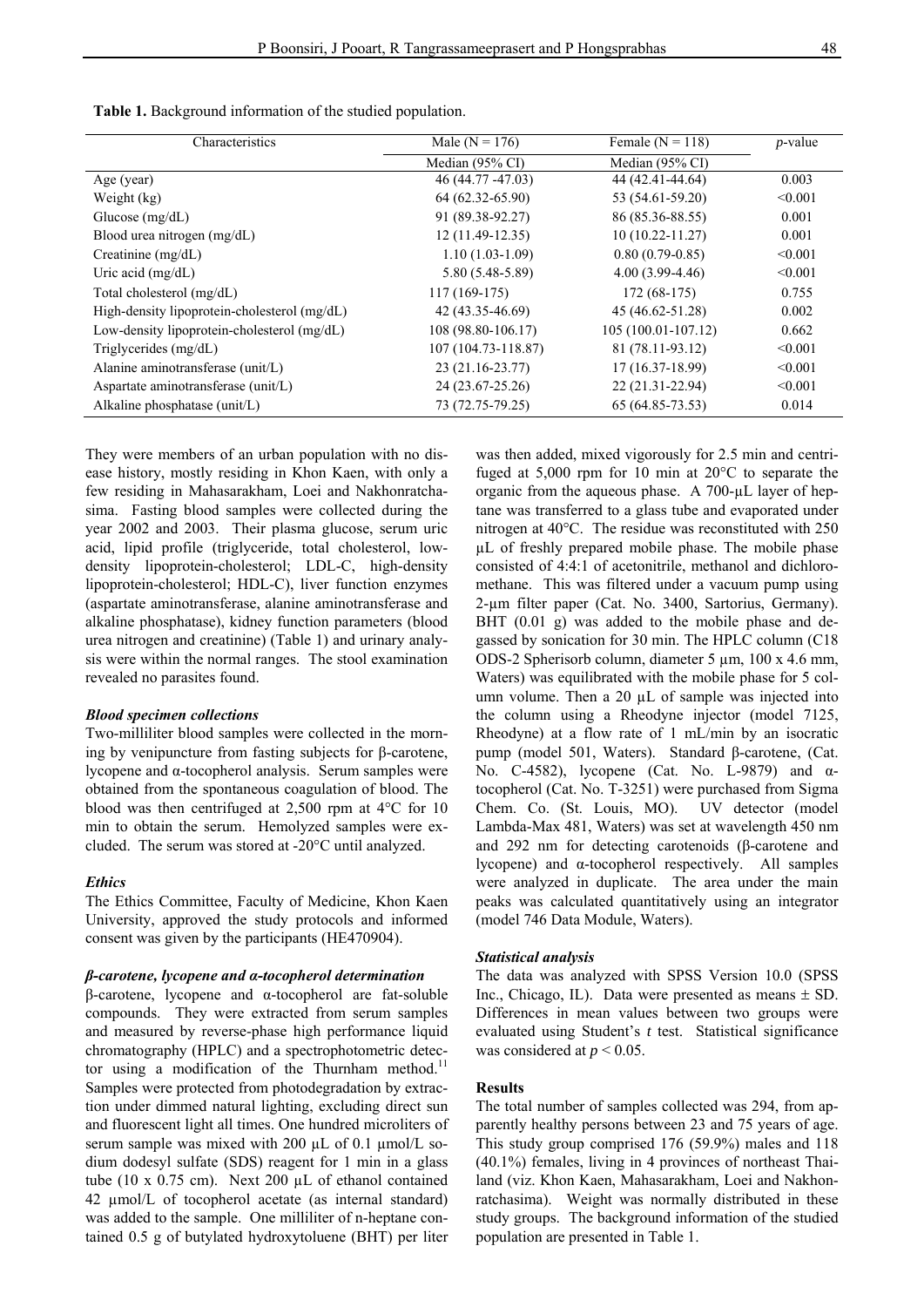| Group <sup>a</sup>      | Mean $\pm$ SD (95% CI) $\mu$ mol/L |                   |                   |                         |  |  |
|-------------------------|------------------------------------|-------------------|-------------------|-------------------------|--|--|
|                         | Total $(N=294)$                    | Male $(N=176)$    | Female $(N=118)$  | $p$ -value <sup>*</sup> |  |  |
| $\beta$ -carotene       |                                    |                   |                   |                         |  |  |
| Group 1                 | $0.54 \pm 0.30$                    | $0.51 \pm 0.30$   | $0.58 \pm 0.29$   | 0.108                   |  |  |
|                         | $(0.50 - 0.59)$                    | $(0.44 - 0.57)$   | $(0.52 - 0.65)$   |                         |  |  |
| Group 2                 | $0.51 \pm 0.34$                    | $0.46 \pm 0.34$   | $0.63 \pm 0.33$   | 0.100                   |  |  |
|                         | $(0.45 - 0.57)$                    | $(0.39 - 0.53)$   | $(0.52 - 0.74)$   |                         |  |  |
| Both groups             | $0.53 \pm 0.32$                    | $0.48 \pm 0.32$   | $0.60 \pm 0.31$   | 0.002                   |  |  |
|                         | $(0.49 - 0.56)$                    | $(0.44 - 0.53)$   | $(0.54 - 0.65)$   |                         |  |  |
| $p$ -value**            | 0.367                              | 0.303             | 0.425             |                         |  |  |
| Lycopene                |                                    |                   |                   |                         |  |  |
| Group 1                 | $0.59 \pm 0.35$                    | $0.47 \pm 0.27$   | $0.73 \pm 0.37$   | < 0.001                 |  |  |
|                         | $(0.54 - 0.64)$                    | $(0.41 - 0.52)$   | $(0.64 - 0.81)$   |                         |  |  |
| Group 2                 | $0.55 \pm 0.40$                    | $0.46 \pm 0.35$   | $0.77 \pm 0.39$   | < 0.001                 |  |  |
|                         | $(0.48 - 0.62)$                    | $(0.38 - 0.54)$   | $(0.64 - 0.90)$   |                         |  |  |
| Both groups             | $0.57 \pm 0.37$                    | $0.46 \pm 0.33$   | $0.74 \pm 0.38$   | < 0.001                 |  |  |
|                         | $(0.53 - 0.62)$                    | $(0.42 - 0.51)$   | $(0.67 - 0.81)$   |                         |  |  |
| $p$ -value**            | 0.368                              | 0.941             | 0.569             |                         |  |  |
| $\alpha$ -tocopherol    |                                    |                   |                   |                         |  |  |
| Group 1                 | $26.79 \pm 14.84$                  | $28.97 \pm 13.92$ | $24.45 \pm 15.51$ | 0.048                   |  |  |
|                         | $(24.53 - 29.05)$                  | $(26.01 - 31.94)$ | $(21.02 - 27.89)$ |                         |  |  |
| Group 2                 | $26.44 \pm 14.91$                  | $28.24 \pm 14.81$ | $22.13 \pm 14.44$ | 0.035                   |  |  |
|                         | $(23.82 - 29.07)$                  | $(25.12 - 31.36)$ | $(17.32 - 26.94)$ |                         |  |  |
| Both groups             | $26.64 \pm 14.85$                  | $28.60 \pm 14.34$ | $23.72 \pm 15.16$ | 0.006                   |  |  |
|                         | $(24.94 - 28.35)$                  | $(26.47 - 30.74)$ | $(20.96 - 26.49)$ |                         |  |  |
| $p$ -value <sup>*</sup> | 0.842                              | 0.736             | 0.441             |                         |  |  |

**Table 2.** β-carotene, lycopene and α-tocopherol levels in males and females at various age ranges.

 $M =$  males,  $F =$  females,  $y =$  years.  $\dot{p} = p$  value between males and females;  $\dot{p} = p$  value between group 1 and group 2.  $\partial^2 G$  are  $\partial^2 G$  are  $\partial^2 G$ of 87M/81F with age range 20 – 45 y and group 2 consisted of 89M/37F with age range 46 – 75 y

Analysis of quality control materials for the concentrations of β-carotene, lycopene and α-tocopherol were performed repeatedly to obtain between run and within run coefficients of variation (CVs). The between run CVs were 5.5, 4.6, 6.2% and within run CVs were 2.7, 3.3, 3.2% for β-carotene, lycopene and α-tocopherol respectively. Percent recovery was performed on serum samples spiked with known concentrations of each micronutrient. The mean percent recoveries of β-carotene, lycopene and α-tocopherol were 95, 90, 96% respectively.

In this study, the subjects were divided into 2 groups according to their age. Group 1 was 20 - 45 and group 2 was  $46 - 75$  years of age. The concentration of serum βcarotene, lycopene and α-tocopherol among these northeast Thais at various age ranges were summarized in Table 2. The mean levels of serum β-carotene, lycopene and α-tocopherol of the total population were  $0.53 \pm 0.32$ umol/L (95% CI = 0.49 - 0.56  $\mu$ mol/L), 0.57  $\pm$  0.37  $\mu$ mol/L (95% CI = 0.53 – 0.62  $\mu$ mol/L) and 26.64  $\pm$  14.85  $\mu$ mol/L (95% CI = 24.94 – 28.35  $\mu$ mol/L) respectively. β-carotene and lycopene concentrations of serum in males were significantly lower than those in females ( $p = 0.002$ ) and  $p<0.001$  respectively), whereas serum  $\alpha$ -tocopherol concentrations in males were significantly higher than those in females ( $p = 0.006$ ).

In both age groups, β-carotene concentration in males were similar to females ( $p = 0.108$  and  $p = 0.100$  for group 1 and 2 respectively) whereas serum lycopene concentration in females were significantly higher than males for all age range  $(p<0.001)$ .  $\alpha$ -tocopherol level in males were higher than in females in both groups ( $p = 0.048$  and  $p = 0.035$  in group 1 and 2 respectively). No statistically difference for the effect of age on these serum micronutrient antioxidants was found between group 1 and 2. Regardless of gender of the subjects, we obtained high correlation coefficient between β-carotene and lycopene (r = 0.63, *p*<0.001). β-carotene and α-tocopherol was also significantly positively correlated with each other  $(r =$  $0.22, p \leq 0.001$ ).

#### **Discussion**

Carotenoids and α-tocopherol are among the most widely studied compounds in various populations, for both serum concentrations and dietary intake. The present study is a biochemical study and did not include dietary surveys. The free-living, apparently healthy subjects in this study were presumed to have ordinary eating habits. The levels of the compounds determined (Table 1 and 2) reflect serum concentrations before the enrolment of subjects under habitual dietary intakes in each province. Serum carotenoids may be considered as biomarkers of fruit and vegetable intake. $12$  Local fruits and vegetables, such as papaya, mango, pumpkin and tomato are the main source of carotenoids in presenting specific carotenoid profiles. Reference ranges for β-carotene, lycopene and α-tocopherol have been obtained for different apparently healthy populations including American<sup>13</sup>, European<sup>14</sup>, Arabian<sup>15</sup>, Chinese<sup>16</sup>, Japanese<sup>17</sup>, and Vietnamese<sup>18</sup> (Table 3) using reverse phase HPLC technique. A great variability is evident in these serum micronutrient antioxidants from various populations. However, serum β-carotene, lycopene and  $\alpha$ -tocopherol of the healthy northeast Thais fall within the ranges of these countries.

In many studies of serum carotenoids and fat-soluble vitamin levels, subjects were established according to sex. The present study demonstrates significant higher serum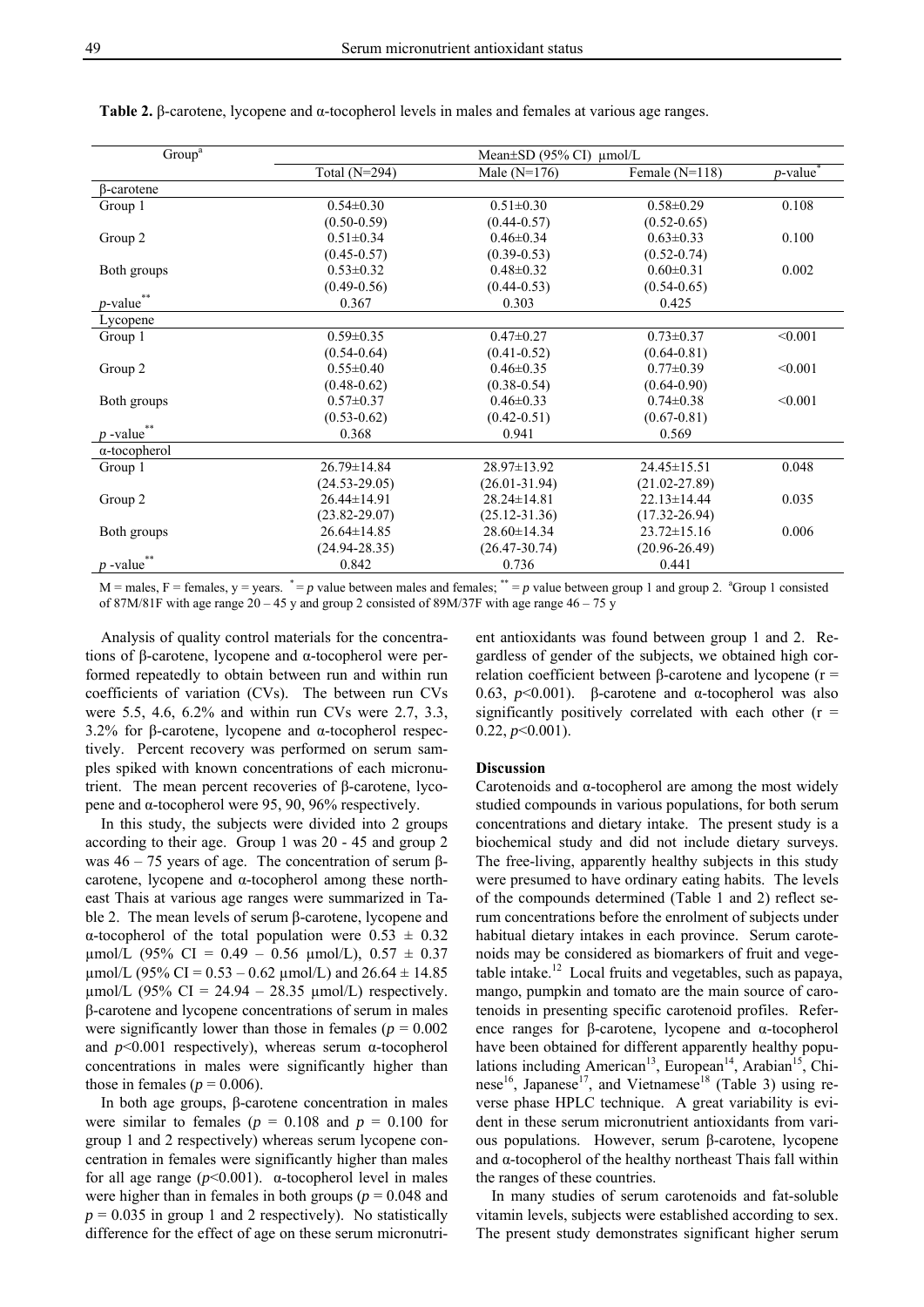| Country <sup>(Ref) a</sup>                    |                          | β-carotene |      | lycopene | $\alpha$ -tocopherol |                          |
|-----------------------------------------------|--------------------------|------------|------|----------|----------------------|--------------------------|
|                                               | M                        | F          | M    | F        | M                    | F                        |
| USA <sup>13</sup>                             | 0.46                     | 0.58       | 0.82 | 0.76     | 27.1                 | 26.2                     |
| $121M/186F(45-65 y)$                          |                          |            |      |          |                      |                          |
| European countries <sup>b 14</sup>            | 0.40                     | 0.47       | 0.30 | 0.29     | 26.10                | 26.75                    |
| $175M/174F(25-45y)$                           |                          |            |      |          |                      |                          |
| Arab $15$                                     | 0.29                     | 0.88       | 0.71 | 1.31     | 21.30                | 17.30                    |
| $159M/101F(18-63y)$                           |                          |            |      |          |                      |                          |
| Japan <sup>c 17</sup>                         | 0.35                     | 0.64       | 0.68 | 0.50     | 23.00                | 24.10                    |
| 618M/1196F $(7 - 86y)$                        |                          |            |      |          |                      |                          |
| China <sup>16</sup>                           | 0.17                     |            |      |          | 19.97                | $\overline{\phantom{a}}$ |
| 570 M $(45 - 64 y)$                           |                          |            |      |          |                      |                          |
| Vietnam <sup>d 18</sup>                       | 0.19                     | 0.28       |      |          | 13.00                | 12.54                    |
| $111M/185F(40-59y)$                           |                          |            |      |          |                      |                          |
| Thailand <sup>c</sup> (Bangkok) <sup>27</sup> | $\overline{\phantom{a}}$ |            |      |          | 18.73                | 18.53                    |
| $14M/58F(20-60y)$                             |                          |            |      |          |                      |                          |
| Thailand (Khon Kaen) <sup>e 19</sup>          | 0.61                     | 0.70       |      |          | 24.84                | 25.07                    |
| $254M/296F(30-93y)$                           |                          |            |      |          |                      |                          |
| This study (northeast Thailand)               | 0.48                     | 0.60       | 0.46 | 0.74     | 28.60                | 23.72                    |
| $176M/118F(23-75y)$                           |                          |            |      |          |                      |                          |

**Table 3.** Mean or median β-carotene, lycopene and α-tocopherol concentrations ( $\mu$ mol/L) in plasma<sup>13</sup> or serum<sup>14-19, 27</sup> in different populations

<sup>a</sup> = Population studied is described by sex (M = male, F = female) and age range (y = years). <sup>b</sup> = Population studied: France (38M/37F), Northern Ireland (32M/33F), Republic of Ireland (40M/33F), The Netherlands (33M/39F) and Spain (32M/32F).  $e =$  values reported in median. <sup>d</sup> = Vietnamese populations with medium income. e = Population studied: Ban-Fang and Chonnabot districts in Khon Kaen province

levels of both β-carotene and lycopene in females than in males. This is in agreement with data reported earlier $13-15$ , <sup>17, 19</sup> that females generally have higher concentrations of many carotenoids, including α-carotene and β-carotene but this relationship was also not observed consistently with lycopene.<sup>13</sup> The difference between the gender may be due to quantitative and qualitative differences in their intake which may be related to energy intake, absorption and metabolism. Hormonal changes during the menstrual cycle have been shown to affect carotenoid serum levels in females. $20$  It was reported that consumption of alcoholic beverages in males was inversely associated with blood concentration of β-carotene<sup>21, 22</sup>; an inverse association with alcohol was also observed in some studies of lycopene.<sup>23</sup>

With regard to α-tocopherol, the mean values observed in all populations fall within a narrower range than for βcarotene and lycopene. Significant difference in serum αtocopherol levels was observed between gender (*p* = 0.006). Males seemed to retain a higher level of  $α$ tocopherol compared to females in all age ranges (group 1  $p = 0.048$ , group 2  $p = 0.035$ ) which is agreed with Abiaka *et al*<sup>15</sup> but contrasts with some studies.<sup>14, 17, 19</sup> The possible explanation may be due to the amount of  $\alpha$ tocopherol consumed which is positively associated with plasma concentration of  $\alpha$ -tocopherol<sup>13</sup> and low fat-intake in northeast Thais<sup>8</sup> may limit the absorption of fat-soluble vitamins.

Serum β-carotene and lycopene concentrations were not different between age groups suggesting that carotenoid isomer distribution in human serum is peculiar to each carotenoid as described in other population with different dietary patterns.<sup>24, 25</sup> However, several studies suggest that lycopene levels are inversely associated with age.<sup>13, 26</sup> The high correlation coefficients between βcarotene and lycopene ( $r = 0.63$ ,  $p < 0.001$ ) was obtained.

A similar correlation between β-carotene and lycopene has been described by Ascherio *et al*. 13 β-carotene and αtocopherol also showed significantly positively correlated with each other  $(r = 0.22, p<0.001)$ . This may be due to their simultaneous occurence in several vegetables and fruits.

Consideration variations in serum β-carotene and αtocopherol levels were found among 3 regions in Thailand: Bangkok<sup>27</sup>, Ban-Fang and Chonnabot districts in Khon Kaen province $19$  and the 4 provinces in northeast Thailand (this study). Similar to our study, Olmedilla *et*   $al<sup>14</sup>$  reported wide variability of serum carotenoids between northern and southern Europe. This finding suggests the northeast Thais consumed qualitatively and quantitatively more fruit and vegetables than those in Bangkok.

#### **Conclusion**

The baseline data of serum β-carotene, lycopene and αtocopherol obtained in this study is the informative on the physiological ranges achievable under habitual dietary conditions in healthy northeast Thais, aged 23 - 75 years, because the subjects were assessed as consuming diets typical of northeast Thailand. The data indicate the gender difference in these micronutrients. No concentration difference of these micronutrients between the age groups  $(20 - 45, 46 - 75$  years) was found. As the northeast Thais rely on their characteristic food, further research is needed to determine the extent to which other environmental, dietary factors and pathological factors may play a role in serum levels of these micronutrients in northeast Thais.

### **Acknowledgements**

This research was supported by a Research Grant from Khon Kaen University. The authors wish to thank the Faculty of As